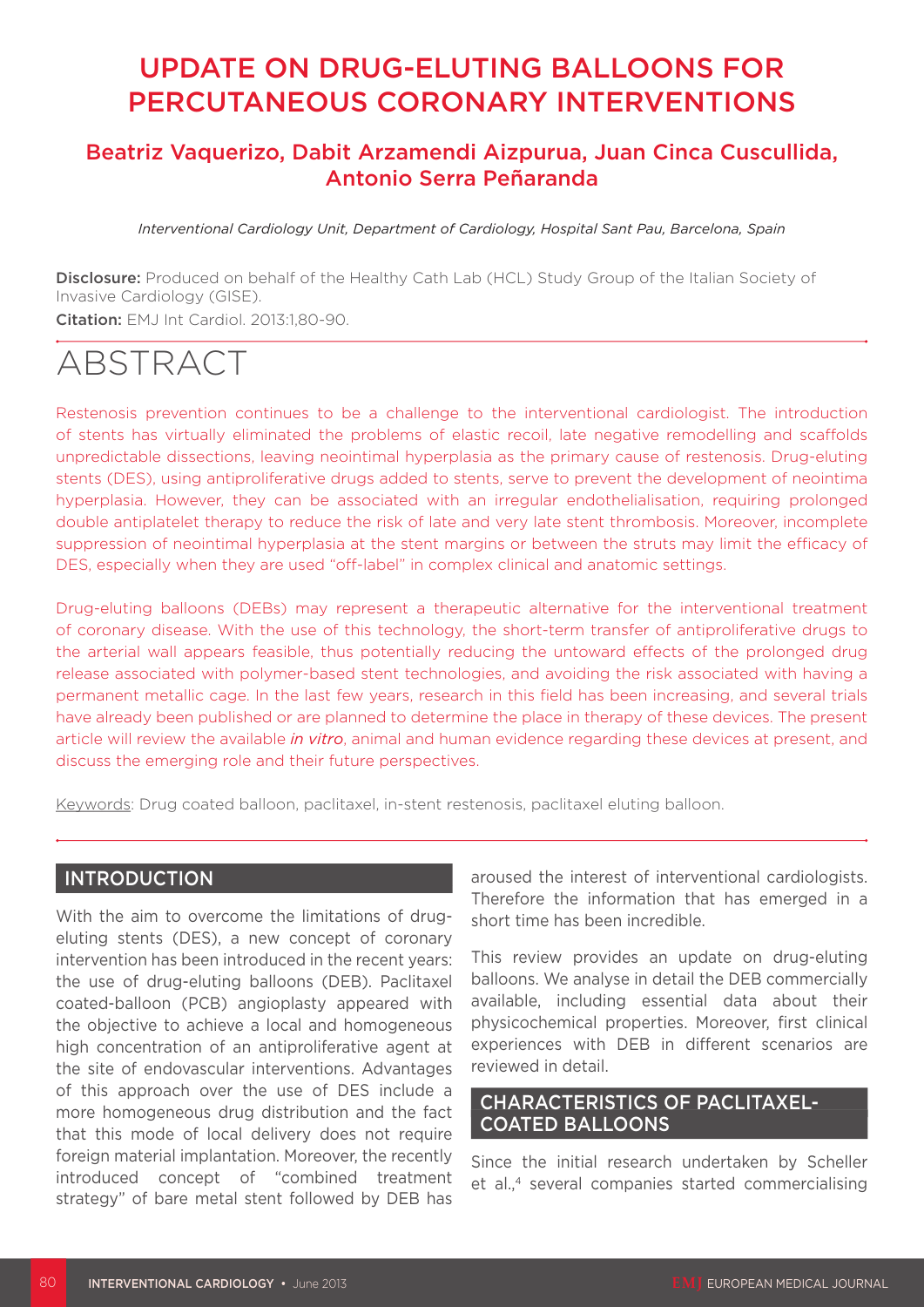

Figure 1. Drug-eluting balloon technology: the three components.

or developing drug-coated balloons (DCB). The best studied DEB, the SeQuent Please (B.Braun, Melsungen, Germany) and the Dior (Eurocor, GmbH, Germany), have given us insight into certain important properties of DCB (Figure 1). It has been proposed that the overall effectiveness of any DCB technology depends on the particular drug formulation and the coating method.<sup>1</sup>

#### Antiproliferative Agent

Paclitaxel was identified as the primary drug for DEB due to its high lipophilic property and ability to remain in the vessel wall for nearly a week.<sup>2</sup> The action of paclitaxel on vascular smooth muscle cells has been known since 1988. Paclitaxel is characterised by rapid intracellular uptake and irreversible binding to microtubules, inhibiting cell division and migration. The structural intracellular changes caused by paclitaxel explain its long-lasting effects.3

Compared with paclitaxel-eluting stents (PES), the concentration of paclitaxel on DEB is about three times higher with 3 μg/mm2. This specific dose is the same for all DEB and this is based on *in vitro* studies that showed only about 10 to 20% of the paclitaxel is transferred from the balloon surface to the vessel wall.4 10% of the dose is lost while the catheter is advanced to the lesion through the haemostatic valve and the guiding catheter and most of the dose (70-80%) released at the target site is washed away in the blood stream during inflation. Thus, PCB delivers a dose to the target site in a very short time that is higher than the total dose released by stents over the course of the weeks. With this immediate drug release, there is no need for a polymer for drug administration, thus avoiding chronic inflammation and late thrombosis with first generation DES.

In the near future the lipophilic nature of the antiproliferative drug zotarolimus makes it a potential candidate for DCB applications. Zotarolimuscoated balloons were found to effectively reduce , proliferation in the porcine coronary overstretch model and showed profound anti-inflammatory effects.5 Zotarolimus can be effectively formulated onto angioplasty balloons, ensuring delivery of high drug concentrations to the arterial target segments.<sup>5</sup>

## Local Vascular Effects

It is well-known that restenosis due to neointimal hyperplasia is a slow process, suggesting the need for prolonged or repeated drug administration. Sustained drug release is considered to be essential for preventing restenosis by local drug delivery.<sup>6</sup> However, the concept of non–stent-based, local paclitaxel delivery was stimulated by the surprising observation that the short period of exposure of paclitaxel through the coronary arteries allows for taxane uptake sufficient to inhibit restenosis. A short incubation time (3 minutes) with paclitaxel almost completely inhibited vascular smooth muscle cell proliferation for up to 12 days.<sup>7</sup> The PCB releases the drug almost entirely in the first 48 hours, however, its biological effect has been discovered to persist for the first 14 days. This is very important because the process of restenosis is seen in the first days after the barotrauma induced by angioplasty, and paclitaxel primarily exerts its effect at that time.<sup>7</sup>

## Formulation Used to Coat the Balloon. The Importance of Excipients

Current products range from those with no additive/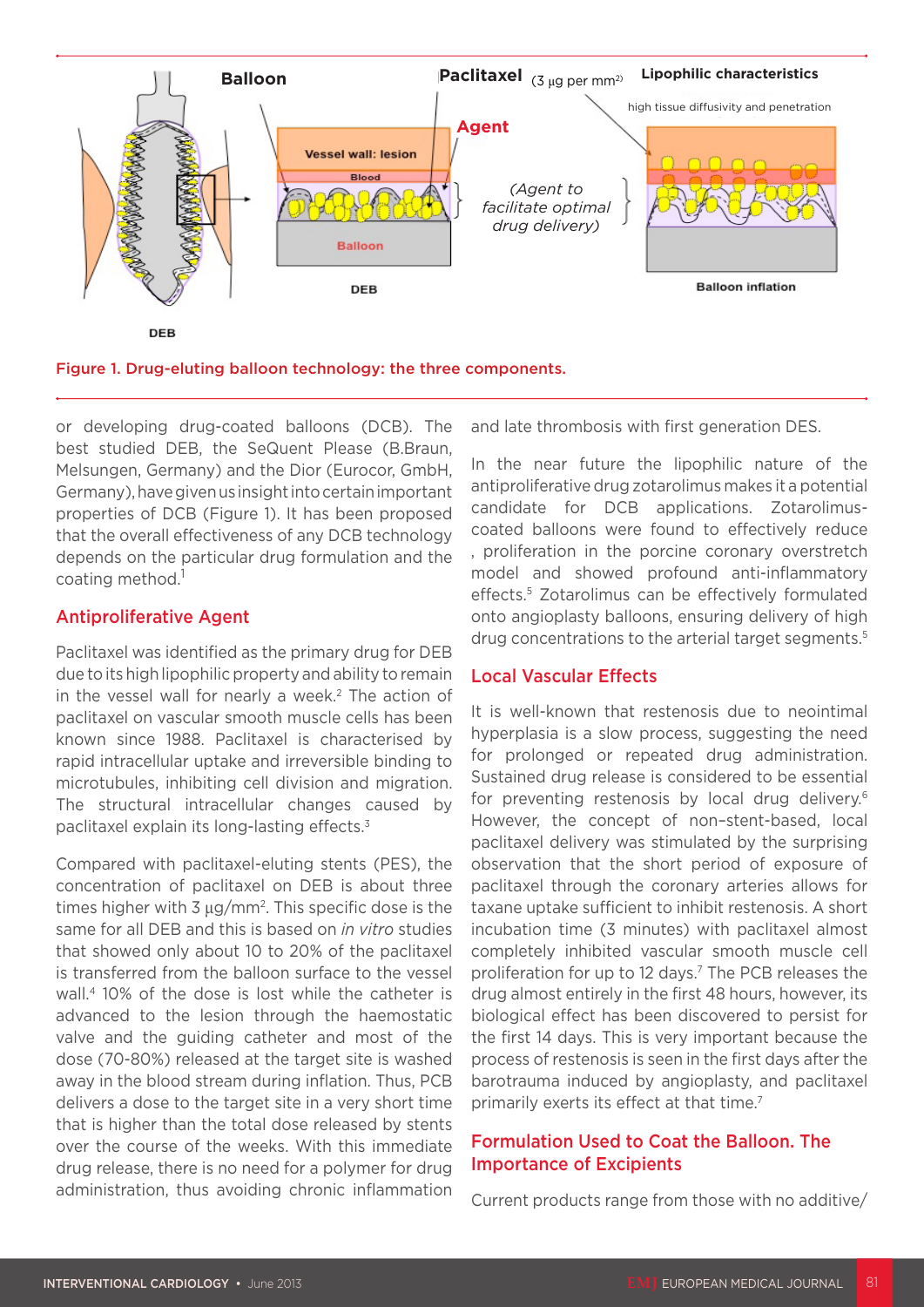| Name of<br><b>PEB</b>      | Type of<br>Coating                                                                       | <b>Formulation</b>                                                                                                                           | Realease<br>from<br>balloon<br>surface<br>30/60(s) | <b>Vessel wall</b><br>paclitaxel<br>concentration<br>& time of<br>inflation | Company                                             | Procedure                                                                                                                                            |
|----------------------------|------------------------------------------------------------------------------------------|----------------------------------------------------------------------------------------------------------------------------------------------|----------------------------------------------------|-----------------------------------------------------------------------------|-----------------------------------------------------|------------------------------------------------------------------------------------------------------------------------------------------------------|
| Paccocath™                 | lopromide                                                                                | 3 µg paclitaxel/mm <sup>2</sup><br>balloon surface,<br>admixed iopromide<br>(Ultravist 370™)                                                 |                                                    |                                                                             | Bavaria<br>Medizin<br>Technology                    | - BMS-ISR (RCT):<br>PEB vs POBA (11)                                                                                                                 |
| SeQuent™<br>Please         | lopromide                                                                                | 3 µg paclitaxel/mm <sup>2</sup><br>balloon surface,<br>modified Paccocath™                                                                   | NA/93%                                             | 45-95 µg- 60 s                                                              | B. Braun,<br>Melsungen,<br>Germany                  | - BMS-ISR (RCT):<br>PEB vs PES (14)<br>- DES-ISR (RCT):<br>PEB vs POBA (12,<br>13). PEB vs PES vs<br>POBA(16)<br>- De novo lesions<br>$(r)$ (16, 17) |
| Cotavance™                 | lopromide                                                                                | 3 µg paclitaxel/<br>mm <sup>2</sup> balloon<br>surface, modified<br>Paccocath™                                                               | <b>NA</b>                                          | <b>NA</b>                                                                   | MEDRAD Inc,<br>Warrendale,<br>PА                    | <b>NA</b>                                                                                                                                            |
| DIOR I                     | No carrier                                                                               | Paclitaxel micro-<br>crystals coated onto<br>a 3-fold-microporous<br>balloon surface<br>structure                                            | 20/25%                                             | $1.5 - 6 \mu g - 60 s$                                                      | Eurocor,<br>GmbH, Ger-<br>many                      | BMS/DES-ISR (r)<br>(20)<br>De novo lesions<br>(RCT) (30)                                                                                             |
| DIOR II                    | Shellac                                                                                  | 3 µg paclitaxel/mm <sup>2</sup><br>balloon surface, 1:1<br>mixture of paclitaxel<br>and shellac                                              | 75/85%                                             | $167 \mu g - 30 s$                                                          | Eurocor,<br>GmbH,<br>Germany                        | BMS/DES-ISR (r)<br>(20, 21)<br>De novo lesions<br>$(r)$ (31)                                                                                         |
| <b>IN-PACT</b><br>(FALCON) | Urea                                                                                     | FreePac™ paclitaxel-<br>coated balloon<br>catheters (Invatec,<br>S.P.A., Italy)                                                              | <b>NA</b>                                          | <b>NA</b>                                                                   | Medtronic,<br>Inc., Santa<br>Rosa,<br>California    | BMS-ISR (r)(23)<br>De novo lesions<br>(RCT) (24)                                                                                                     |
| Pantera Lux                | <b>Butyry</b><br>trihexyl<br>citrate<br>(BTHC)                                           | 3 µg paclitaxel/<br>$\text{mm}^2$ balloon<br>surface, matrix: BTHC                                                                           | <b>NA</b>                                          | $165 \mu g - 30 s$                                                          | Biotronik,<br>Berlin.<br>Germany                    | BMS/DES-ISR (r)<br>(25, 26)                                                                                                                          |
| Elutax I                   | No carrier                                                                               | 2 µg paclitaxel/mm <sup>2</sup><br>balloon surface.<br>formulated pure<br>paclitaxel, coated on<br>structured balloon<br>surface             | <b>NA</b>                                          | <b>NA</b>                                                                   | Aachen<br>Resonance<br>GmbH                         | ISR & De novo<br>lesions: RCT:<br>SeQuent <sup>™</sup> Please<br>vs Elutax I (8)                                                                     |
| Protégé                    | No additive<br>and very<br>tight<br>binding of<br>the drug to<br>the balloon<br>membrane | Precise Paclitaxel<br>volume<br>administration at the<br>precise location on<br>the balloon surface<br>between the wings<br>prior to folding | <b>NA</b>                                          | <b>NA</b>                                                                   | Blue Medical,<br>Helmond, the<br><b>Netherlands</b> | <b>NA</b>                                                                                                                                            |
| Danubio                    | n-Butyryl<br>tri-n-hexyl<br>citrate<br>(BTHC)                                            | The SpeedPAX<br>technology: BTHC<br>and paclitaxel                                                                                           | <b>NA</b>                                          | <b>NA</b>                                                                   | Minvasys,<br>Gennevilliers,<br>France               | <b>NA</b>                                                                                                                                            |

ISR: In-stent restenosis; NA = not available; s = seconds; μg = microgram; RCT= randomised clinical trial; (r) =registry.

Table 1. Paclitaxel-Eluting Balloons (PEB) commercially available.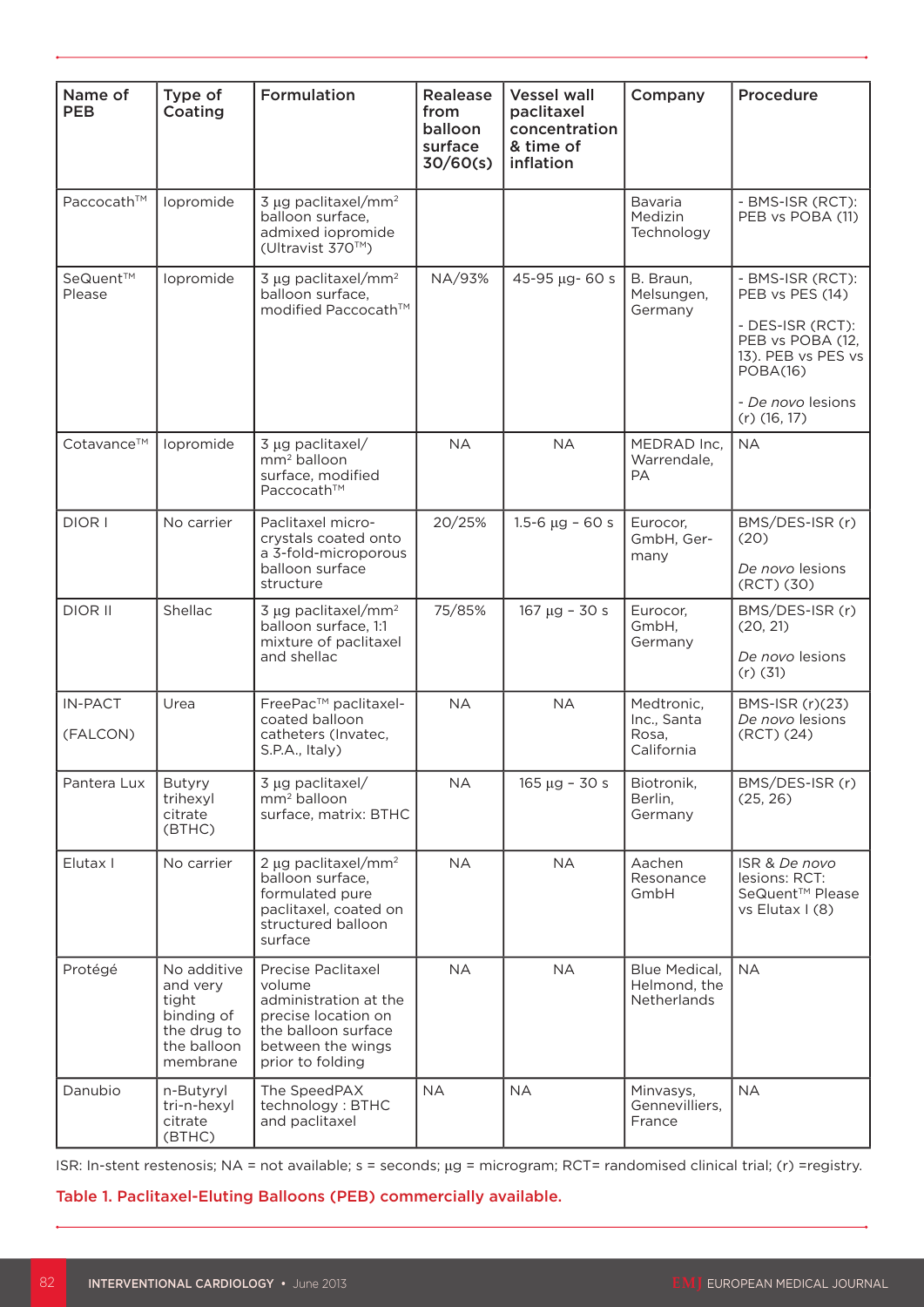carrier and very tight binding of the drug to the balloon membrane to those applied in conjunction with standard contrast agents or other additives. Different types of water-soluble matrix have been introduced by the manufactures, all relying on the same concept that has been firstly developed in the Paccocath DEB (Table 1). According to the initial investigation of comparative DEB performance in humans<sup>8</sup> and porcine model of coronary restenosis.<sup>1,9,10</sup> it seems that the most effective DEB in terms of antiproliferative effect could be related with the final tissue dosage, which depends on the formulation used to coat the balloon. It has been reported (Table 1) that the Pantera Lux DEB (drug concentration 165 μg) was more effective than SeQuent Please DEB (drug concentration 45-95 μg), and Elutax first generation (no data could be found in the literature concerning the delivery dose).10 Moreover, SeQuent Please was more effective than Dior first generation (paclitaxel concentration 1.5-6  $\mu$ g)<sup>9</sup> and Elutax first generation.1 Thus, it seems that the highest drug retention in the vessel wall, the most effective DEB. Also it is important to note that evidence of delayed healing was observed in the most effective DEB groups.<sup>10</sup>

#### PACLITAXEL-ELUTING BALLOONS STUDIED IN CLINICAL TRIALS

## The SeQuent Please (or its Predecessor Paccocath) (B. Braun, Melsungen, Germany)

The results of Scheller et al.<sup>4</sup> demonstrated that paclitaxel admixed to a small amount of the hydrophilic X-ray contrast medium, iopromide, emerged as a very effective coating matrix in numerous *in vitro* and *in vivo* experiments. The concentrations of paclitaxel achieved in iopromide-370 are about 20 times higher than in saline or other aqueous media because iopromide greatly enhances the solubility of paclitaxel. Scheller et al.7 demonstrated that short exposure of the vessel wall to paclitaxel was sufficient to achieve an arterial wall concentration high enough for preventing restenosis. A very ambitious clinical study program investigating this balloon catheter was initiated in 2004; published results show good agreement with the Paccocath™ ISR study.11 In randomised trials, PCB angioplasty (Paccocath, SeQuent Please) was superior to uncoated balloon angioplasty and PES for treatment of in-stent restenosis (ISR) in bare-metal stent (BMS)11 and DES.12,13,14,15 Moreover, for *de novo* lesions, PCB angioplasty resulted in good angiographic and clinical results.<sup>16,17</sup>

## The Dior I and II (Eurocor, GmbH, Germany)

Both generations of Dior™ balloons share most general properties: the drug and the dose of paclitaxel, the same balloon designed with three-folds of microporous surface ensuring good contact with paclitaxel, and similar preparative process. However, the coating method was completely different. The first generation Dior balloon had a nanoporous surface containing microcrystals of pure paclitaxel that were then embedded on the vessel wall at the time of balloon inflation.<sup>18</sup> The second generation Dior balloon contains shellac as a paclitaxel carrier. Shellac is an inert substance that has already been approved by the FDA as a food additive. It is mostly composed of aleuritic acid, jalaric acid and shelloic acid. The microporous balloon surface contains a 1:1 mixture of paclitaxel and shellac. A balloon inflation time dependency study in the porcine model of coronary artery overstretch showed almost maximum tissue paclitaxel concentrations after shorter balloon inflation times of 30 seconds and release of 75% of the drug from the balloon surface, which resulted in an up to 100-fold higher drug concentration after 45 minutes when compared with the first generation Dior, and around the same delivery dose of the Sequent Please DEB. Moreover, tissue paclitaxel resulted in much lower concentration 12 hours after balloon inflation, a result comparable with other PCB in previous studies.<sup>19</sup> As it has been demonstrated the type of PCB coating had an impact on clinical results. In real life registries, second generation Dior DEB has shown low target lesion revascularization (TLR) and major adverse cardiac events (MACE) at mid term.20,21

## In.Pact (Falcon) (Medtronic, Inc., Santa Rosa, California)

Various FreePac™ paclitaxel-coated balloon catheters (Invatec, S.P.A., Italy) have been introduced since early 2009. FreePac<sup>™</sup> is a proprietary hydrophilic coating formulation with urea as matrix substance. Urea is a non-toxic, ubiquitous endogenous compound, commonly used in pharmacy and is supposed to enhance the release of paclitaxel during the short time of contact with the vessel wall. A comparison of the FreePac™ coating formulation on a balloon catheter with an uncoated balloon catheter (negative control) and the Paccocath™ coating (positive control) was performed in the coronary overstretch and stent implantation porcine model. In this study, similar mean residual drug content on the used balloons and similar amounts of paclitaxel were transferred to the vessel wall with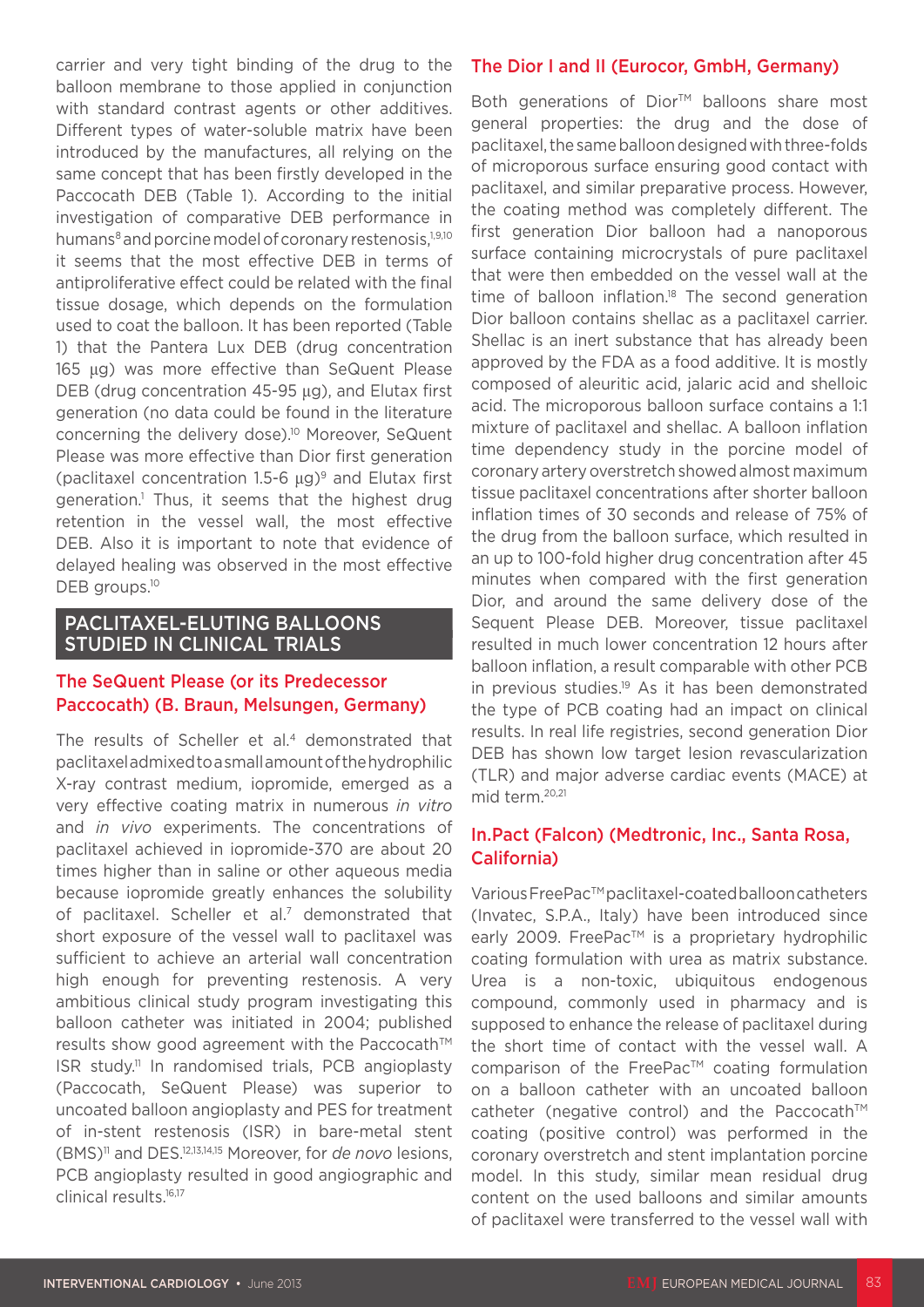the Paccocath<sup>™</sup> coating and the FreePac<sup>™</sup> coating, 15-25 minutes after stent implantation.<sup>22</sup> The initial data from a registry of this novel paclitaxel urea coated angioplasty balloon in the treatment of coronary BMS in-stent restenosis showed promising results.23 Moreover a randomised clinical trial with this DEB in small coronary vessels has revealed similar late loss at 6 months late loss compared to PES. Furthermore, DEB and PES were associated with similar rates of angiographic restenosis, MACE, and repeat revascularisation in small vessels.<sup>24</sup>

#### Pantera Lux (Biotronik, Berlin, Germany)

Pantera Lux<sup>™</sup> (Biotronik AG, Germany) uses butyryltrihexyl citrate (BTHC) as a carrier for paclitaxel. BTHC is used in different medical devices and cosmetics and is approved for blood contact in blood bags. Preliminary clinical data have been published recently with promising results for the treatment of BMS restenosis.25,26

#### Elutax<sup>™</sup> (Aachen Resonance, Germany)

This DCB uses pure paclitaxel without a matrix, coated on structured balloon surface. This balloon has a drug configuration with a concentration of 2 μg/mm2 paclitaxel, without any excipient. To date, no data have been published in the literature concerning the delivery dose of this balloon. Comparative assessment of DCB (Pantera Lux, SeQuent Please and Elutax I) in an animal study with porcine model of coronary restenosis showed worse results in terms of antiproliferative effect of Elutax comparing with Pantera Lux and SeQuent Please DCB.14

#### EVIDENCE IN CLINICAL APPLICATIONS

#### In-Stent Restenosis (Table 2 & 3)

Paclitaxel-eluting balloon (PEB) is emerging as an effective treatment for in-stent restenosis in both BMS and DES.

| Intervention<br><b>Type</b> | <b>Trial Name</b>                               | Type of<br>comparison | Sample<br>size (n)            | Type of<br><b>DEB</b> | <b>Angiographic and Clinical</b><br><b>Outcomes</b> |                                            |                             |
|-----------------------------|-------------------------------------------------|-----------------------|-------------------------------|-----------------------|-----------------------------------------------------|--------------------------------------------|-----------------------------|
|                             |                                                 |                       |                               |                       | 6 mo late loss                                      | <b>TLR</b>                                 | <b>MACE</b>                 |
| <b>BMS-ISR</b>              |                                                 | <b>RCT</b>            |                               |                       |                                                     |                                            |                             |
|                             | PACCOCATH-<br>ISR I (11) & II<br>trials $(27)$  | DEB vs<br><b>POBA</b> | $1(n=52)$<br>181<br>$(n=108)$ | Paccocath™            | $0.03 \pm 0.48$ vs<br>$0.74\pm0.86$ mm <sup>*</sup> | 6 mo: 0 ys<br>23%*<br>5y: 9.3 vs<br>38.9%* | 5y: 27.8<br>vs 5.3%*        |
|                             | PEPCAD II<br>(14)                               | DEB vs PES            | $n = 101$                     | SeQuent™<br>Please    | $0.17 \pm 0.42$ vs<br>$0.38\pm0.61$ mm <sup>*</sup> | 12 mo: 9 vs<br>22%*                        |                             |
| <b>BMS-ISR</b>              |                                                 | <b>DEB Registries</b> |                               |                       |                                                     |                                            |                             |
|                             | Spanish<br>Multicenter<br>Dior registry<br>(20) |                       | $n = 65$                      | Dior 1 & 1            |                                                     | 12 mo: 9.2%                                | $12 \text{ mo}$ :<br>12.3%. |
|                             | Valentines I<br>trial $(21)$                    |                       | $n = 168$                     | Dior II               |                                                     | 7.5 mo: 5.1%                               |                             |
|                             | World Wide<br>Registry (16)                     |                       | $n = 743$                     | SeQuent™<br>Please    |                                                     | 9 mo: 3.6%                                 | 9 mo:<br>5.3 %              |
|                             | <b>IN-PACT</b><br>(FALCON)<br>(23)              |                       | $n = 43$                      | IN-PACT<br>(FALCON)   | - In-stent<br>0.07±0.37mm                           | 6 <sub>mo</sub><br>restenosis:<br>4.3%     |                             |
|                             | PEPPER trial<br>(26)                            |                       | $n = 43$                      | Pantera Lux           | $0.05 \pm 0.28$ mm                                  |                                            | 12 mo:<br>11.8%             |

The European Society of Cardiology Guidelines for Percutaneous Coronary Intervention (2010) recommended that DEB should be considered for the treatment of in-stent restenosis after prior bare-metal stent (class 2 IIa, evidence B) (28).

ISR: In-stent restenosis; mo=month; y=year; RCT=randomised clinical trial; (r)=registry; POBA=plain old balloon angioplasty; \* p<0.05

#### Table 2. Paclitaxel-Eluting balloons (PEB) for bare metal in-stent restenosis (BMS-ISR).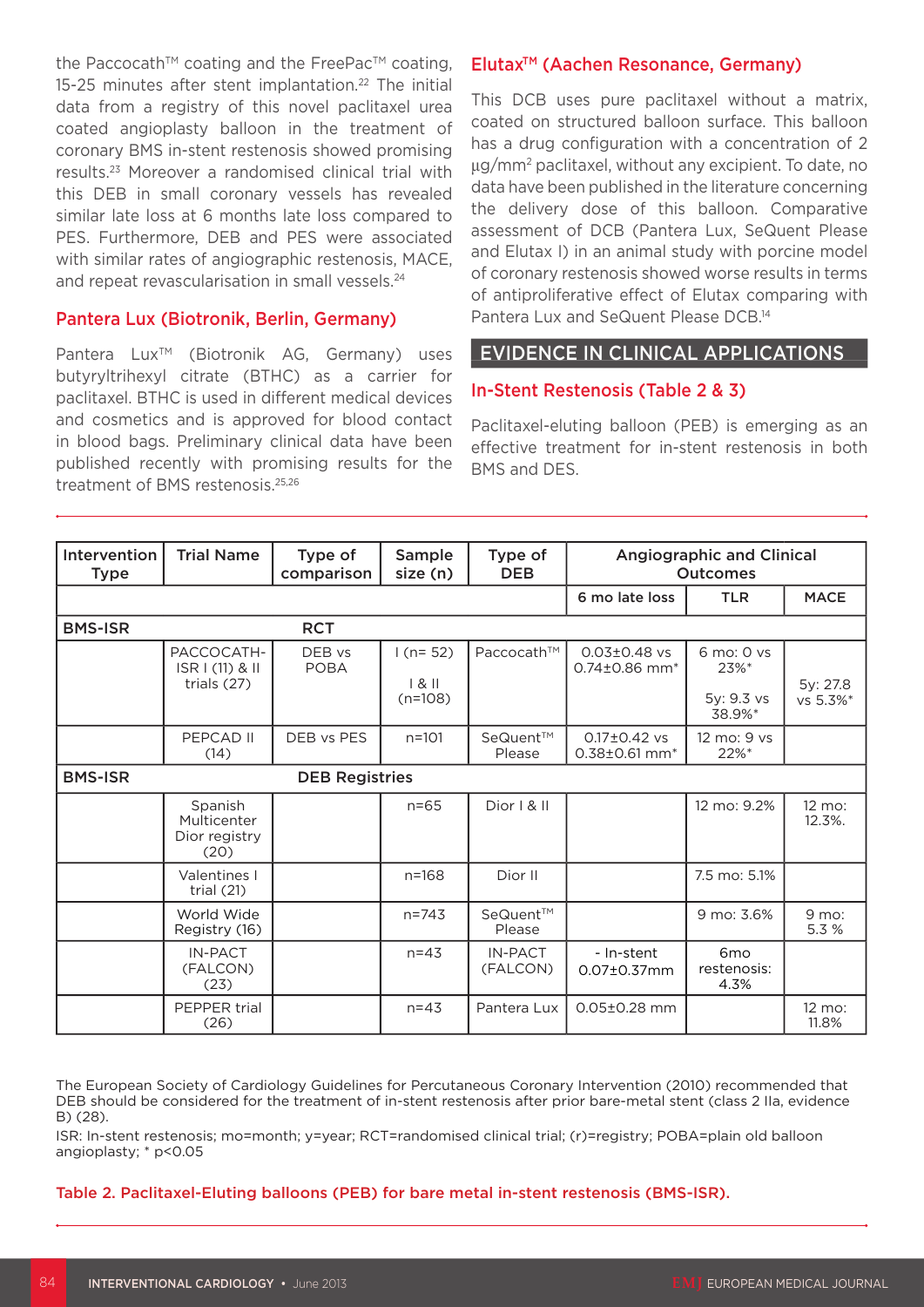#### Bare metal stent restenosis:

In randomised trials, PCB angioplasty (Paccocath, SeQuent Please) was superior to uncoated balloon angioplasty (POBA) for treatment of ISR in BMS.<sup>11</sup> Similar positive results were found when comparing the SeQuent Please DEB with PES to treat BMS restenosis.12 Superiority was demonstrated for angiographic and clinical endpoints and for the long term follow-up (Table 2).<sup>27</sup> Moreover, positive results have been reported in a "real, non-selected, population" in registries and for other DCB balloons.16,20,21,23,26 Thus the European Society of Cardiology Guidelines for Percutaneous Coronary Intervention (2010) recommended that DEB should be considered for the treatment of in-stent restenosis after prior BMS (Class IIa, evidence B).<sup>28</sup>

Drug-eluting stent restenosis:

The optimal management strategy for patients with DES-ISR certainly remains unknown. Clinically, treatment of DES restenosis lesions seems to be associated with higher rates of adverse events and recurrent restenosis.<sup>29</sup> In randomised trials, PCB angioplasty (SeQuent Please) was superior to uncoated balloon angioplasty for treatment of instent restenosis (ISR) in DES.<sup>12,13</sup> Futhermore, the recently published ISAR-DESIRE 3 has revealed comparable results of DEB and PES in the treatment of DES restenosis. Both strategies showed to be superior to balloon angioplasty, (Table 3).<sup>15</sup> Despite DES restenosis is associated with adverse outcomes compared to BMS restenosis, four published multicentre and prospective registries using different DCB have reported promising results.<sup>16,20,21,26</sup>

#### *De Novo* Lesions (Table 4)

The efficacy of DEB in *de novo* lesions needs to be established. Potentially DEB may be particularly advantageous over DES in the treatment of *de novo* lesions by providing an immediate and homogenous drug uptake, avoiding inflammatory reaction to stent

| Intervention<br><b>Type</b>                 | <b>Trial Name</b>                               | Type of<br>comparison | Sample<br>size (n) | Type of<br><b>DEB</b> | <b>Angiographic and Clinical</b><br><b>Outcomes</b>                                                               |                                                                      |                                                                     |  |
|---------------------------------------------|-------------------------------------------------|-----------------------|--------------------|-----------------------|-------------------------------------------------------------------------------------------------------------------|----------------------------------------------------------------------|---------------------------------------------------------------------|--|
|                                             |                                                 |                       |                    |                       | 6 mo late loss                                                                                                    | <b>TLR</b>                                                           | <b>MACE</b>                                                         |  |
| <b>BMS-ISR</b>                              |                                                 | <b>RCT</b>            |                    |                       |                                                                                                                   |                                                                      |                                                                     |  |
| Sirolimus/<br>Everolimus/<br>Paclitaxel ISR | PEPCAD DES<br>(12)                              | DEB vs<br><b>POBA</b> | $n = 110$          | SeQuent™<br>Please    | $0.43 \pm 0.61$ vs<br>$1.03\pm0.77$ mm <sup>*</sup>                                                               | 6 mo: 15.3<br>vs 36.8%*                                              | 6 mo: 16.7%<br>vs 36.8%*                                            |  |
| Sirolimus-ISR                               | Habara S et<br>al. (13)                         | DEB vs<br><b>POBA</b> | $n=50$             | SeQuent™<br>Please    | $0.18 \pm 0.45$ vs<br>$0.72 \pm 0.55$ mm <sup>*</sup>                                                             | 6 mo: 4.3%<br>vs 41.7%*                                              |                                                                     |  |
| Limus-ISR                                   | <b>ISAR-DESIRE</b><br>3(15)                     | DEB vs PES<br>vs POBA | n=137/131<br>/134  | SeQuent™<br>Please    | DEB 0.37±0.59<br>vs PES<br>$0.34 \pm 0.61$ mm,<br>$p = NA$<br>DEB/PES vs<br>POBA 0.70 ±<br>0.60 mm <sup>*</sup> . | <b>DEB</b><br>$22.1$ vs<br>PES13.5%*<br>DEB/PES<br>vs POBA<br>43.5%* | <b>DEB 23.5</b><br>vs PES<br>19.2%*<br>DEB/PES<br>vs POBA<br>46.3%* |  |
| <b>BMS-ISR</b><br><b>DEB Registries</b>     |                                                 |                       |                    |                       |                                                                                                                   |                                                                      |                                                                     |  |
|                                             | Spanish<br>Multicenter<br>Dior registry<br>(20) |                       | $n = 61$           | Dior I & II           |                                                                                                                   | 12 mo:<br>14.8%                                                      | 12 mo:<br>21.3%.                                                    |  |
|                                             | Valentines I<br>trial $(21)$                    |                       | $n = 86$           | Dior II               |                                                                                                                   | 7.5 mo:<br>10.8%                                                     |                                                                     |  |
|                                             | World Wide<br>Registry (16)                     |                       | $n = 464$          | SeQuent™<br>Please    |                                                                                                                   | 9 mo: 9.6%                                                           | 9 mo:<br>11.6%                                                      |  |
|                                             | PEPPER trial<br>(26)                            |                       | $n = 38$           | Pantera Lux           | 0.19±0.29 mm                                                                                                      |                                                                      | 12 mo:<br>11.8%                                                     |  |

ISR: In-stent restenosis; mo=month; y=year; RCT=randomised clinical trial; (r)=registry; POBA=plain old balloon angioplasty; \* p<0.05

Table 3. Paclitaxel-Eluting balloons (PEB) for drug-eluting in-stent restenosis (DES-ISR).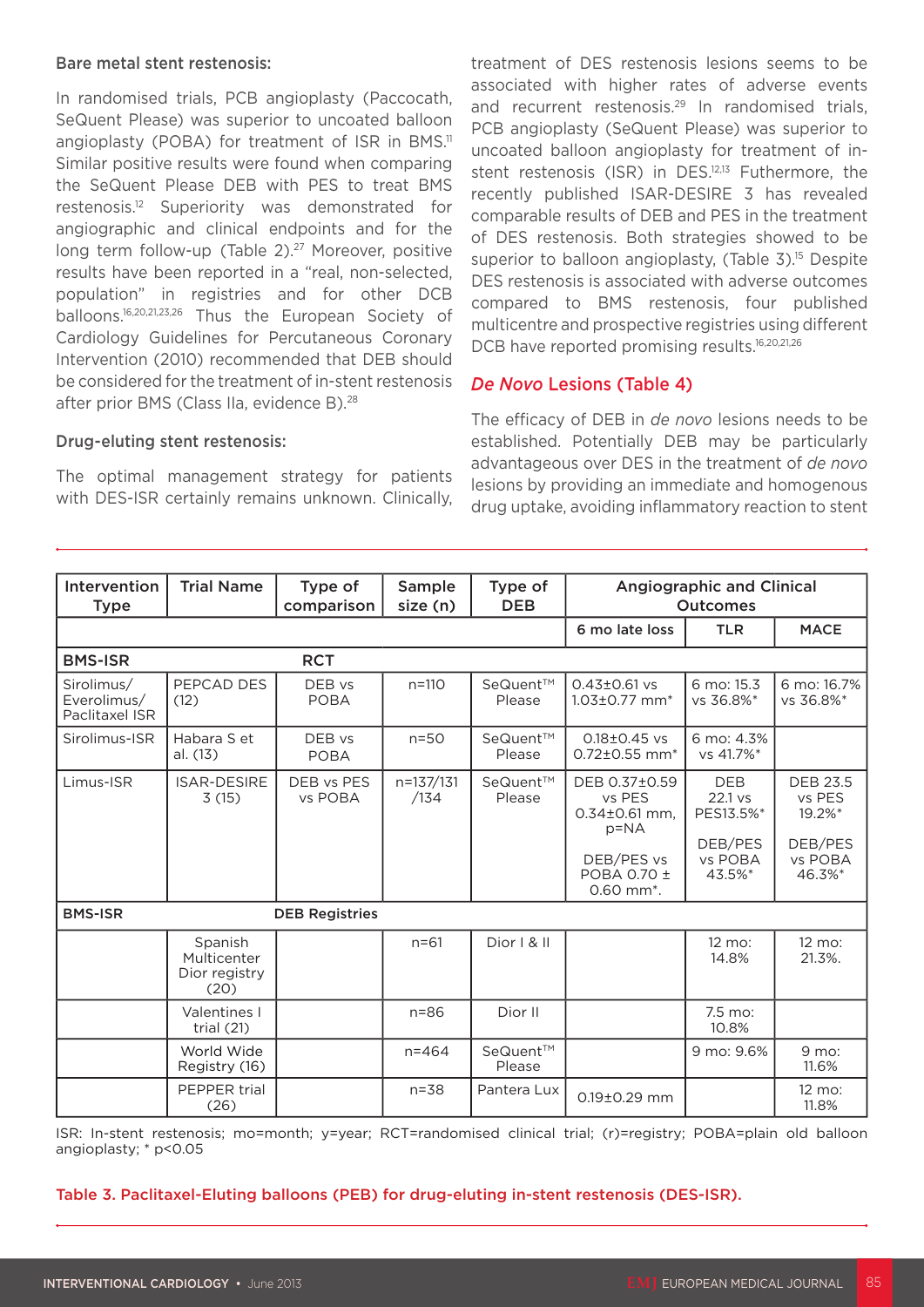| Intervention<br><b>Type</b>       | <b>Trial</b><br>Name                               | Type of<br>comparison             | Sample<br>size (n) | Type of<br><b>DEB</b> | <b>Angiographic and Clinical Outcomes</b>                                                                                                                        |                           |                             |
|-----------------------------------|----------------------------------------------------|-----------------------------------|--------------------|-----------------------|------------------------------------------------------------------------------------------------------------------------------------------------------------------|---------------------------|-----------------------------|
|                                   |                                                    |                                   |                    |                       | 6 mo late loss                                                                                                                                                   | <b>TLR</b>                | MACE                        |
| <b>RCT</b><br><b>Small Vessel</b> |                                                    |                                   |                    |                       |                                                                                                                                                                  |                           |                             |
| $MRD =$<br>$2.54 \pm 0.47$<br>mm  | <b>PICOLETO</b><br>trial $(30)$                    | DEB vs PES                        | $n=60$             | Dior I                | <b>Bailout BMS DEB</b><br>group: 35.7%.<br>ISR: 32.2% vs 10.3%*                                                                                                  |                           | 35.7 vs<br>13.8%*           |
| $MDR =$<br>2.15±0.2 7mm           | The BELLO<br>trial $(24)$                          | DEB vs PES                        | $n = 182$          | In-Pact<br>(FALCON)   | <b>Bailout BMS DEB</b><br>group: 20.1%.<br>$0.08 \pm 0.38$ vs<br>0.29±0.44mm<br>ISR: 8.9 vs 14.1% p=ns                                                           | 6mo: 4.4 vs<br>7.6% p=ns. | 7.8 vs<br>13.2%<br>$p = ns$ |
|                                   |                                                    | <b>DEB Registries</b>             |                    |                       |                                                                                                                                                                  |                           |                             |
| $MDR =$<br>1.9±0.34 mm            | Spanish<br>Multicenter<br>Dior<br>registry<br>(31) |                                   | $n = 103$          | Dior II<br>(46%)      | Bailout BMS required:<br>7.5%.<br>0.34±0.23 mm ISR<br>19.6%.                                                                                                     | 12 mo: 2.9%               | 12 mo:<br>5.8%              |
| $MRD =$<br>2.36±0.18 mm           | PEDCAD I<br>(17)                                   |                                   | $n = 118$          | SeQuent™<br>Please    | Bailout BMS required:<br>26.9%.<br>0.28±0.53 mm ISR<br>18%.                                                                                                      | 12 mo 11.9%               | 12 mo:<br>15.3%             |
| MRD= 2.5±0.4<br>mm                | World<br>Wide<br>Registry<br>(16)                  |                                   | $n = 390$          | SeQuent™<br>Please    | Bailout BMS required:<br>26.9%.<br>0.28±0.53 mm ISR<br>18%.                                                                                                      | 12 mo 11.9%               | 12 mo:<br>15.3%             |
| <b>Bifurcated lesion</b>          |                                                    | <b>RCT</b>                        |                    |                       |                                                                                                                                                                  |                           |                             |
| Provisional T<br>stent strategy   | Stella et al.<br>(32)                              | (A) DEB MB<br>& SB & BMS<br>MB vs | $n = 117$          | Dior II               | (A) MB proximal 0.58±0.65 MB distal 0.41±0.60<br>/ SB 0.19±0.66<br>(B) MB proximal 0.60±0.65 MB distal 0.49±0.89<br>/ SB 0.21±0.57                               |                           |                             |
|                                   |                                                    | (B) BMS MB &<br>POBA SB           |                    |                       | (C) MB proximal 0.13±0.45 MB distal 0.16±0.64<br>/SB 0.11±0.43*                                                                                                  |                           |                             |
|                                   |                                                    | (C) DES MB &<br>POBA SB           |                    |                       | ISR: (A) 24.2% (B) 28.6%. (C) 17.5% p=0.45.<br>MACE: (A) 20%. (B) 29.7%. (C) 17.5%. p=0.40.                                                                      |                           |                             |
|                                   |                                                    | <b>DEB Registries</b>             |                    |                       |                                                                                                                                                                  |                           |                             |
| Provisional T<br>stent strategy   | PEDCAD V<br>(33)                                   | DEB MB & SB<br><b>BMS MB</b>      | $n=28$             | SeQuent™<br>Please    | <b>Bailout BMS require</b><br>SB: 14.3%.<br>MB 0.38±0.46mm<br>and SB 0.21±0.48mm.<br>ISR: MB 3.8% and SB<br>7.7%.<br>2 late stent<br>thrombosis at 6 and<br>8 mo | 9mo TLR MB<br>3.8%.       |                             |
| Other                             |                                                    | <b>DEB Registries</b>             |                    |                       |                                                                                                                                                                  |                           |                             |
|                                   | Valentines<br>$\parallel$ (*)                      |                                   | $n = 103$          | Dior II               | <b>Bailout BMS require:</b><br>11.9%                                                                                                                             | 6-9 mo:2.9%               | $6 - 9$<br>mo:8.7%          |

MRD= Mean Reference Diameter; ISR: In-stent restenosis; mo=month; y=year; RCT=randomised clinical trial; (r)=registry; POBA=plain old balloon angioplasty; \* p<0.05

(\*) Angiographic results of the Dior Drug-coated Balloon fro the novo coronary lesions: Results from the Valentines II trial. Lob JP, Serra A, Malik F, et al. J Am Coll Cardiol Intv. (2013) 6.No2. Page S3.

Table 4. Paclitaxel-Eluting balloons (PEB) for *de novo* lesions.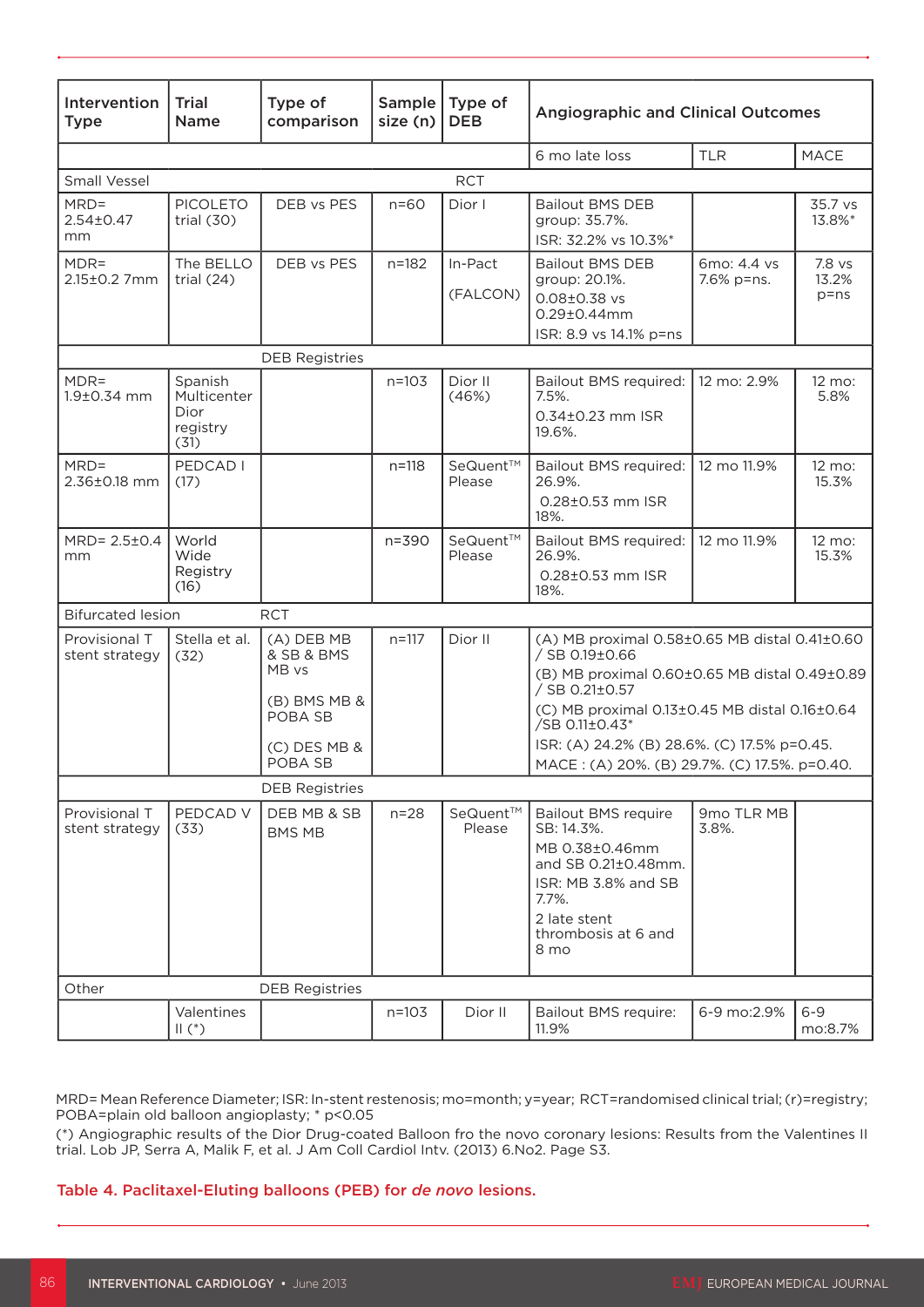struts or polymers, and preserving the normal vessel anatomy. DEB also provide a therapeutic option in very small vessels (<2.25 mm), for which DES sizes are not available. However, with this technology, flow limiting dissections and acute recoil may require the additional implantation of stents.

#### Small vessel disease:

There are few specific studies published in the literature that have assessed the role of DCB in small vessel coronary disease. The PEPCAD I was the first study (single-arm non-randomised trial) evaluating the safety and efficacy of the Sequent Please balloon for the treatment of small vessel disease, and showed good angiographic and clinical results, thus, demonstrating that DEB possibly yields the potential as treatment alternative for these types of lesions.16 Moreover, this study reported a significantly higher late loss and restenosis rate in lesions treated with a combination of DEB and BMS, especially if geographic mismatch occurred (i.e. stent implanted in an area that was not treated with DEB).<sup>16</sup> Then, two randomised trials have reported different results. The recently published BELLO randomised trial reported that the In.Pact Falcon DEB was noninferior to PES in suppressing neointimal proliferation in small vessels. Furthermore, DEB and PES were associated with similar rates of angiographic restenosis, MACE, and repeat revascularisation.24

On the other hand, the PICCOLETO trial failed to demonstrate Dior I DEB equivalence to a PES for the treatment of small vessel disease, both in terms of angiographic and clinical restenosis.30 It is important to note some procedural limitations of this study as plain balloon predilatation was done only in 25% of cases and bailout stent implantation in the DEB group was 35.6% with the occurrence of so-called "geographical mismatch", which led to restenosis in stented lesion sites that were not adequately pretreated with DEB. Another important fact that could explain the negative result of the PICCOLETO could be that this study was performed with Dior I while the SeQuent Please used in PEPCAD I and the In.Pact Falcon used in the BELLO Trial, probably could be considered superior to the Dior I in terms of tissue dosage (Table 1). The Spanish Dior Registry $31$ used 49% Dior-II to treat really small vessel disease in a real-world population. The investigators in the Spanish Multicentre Registry study were particularly careful to use DCB as a delivery drug system, thus lesion predilatation was performed in all cases with a shorter plain balloon than Dior. Bailout stent implantation was only needed in 7.5% of cases, and

in these cases investigators were particularly careful to ensure that any needed stent was implanted within the DEB-treated zone. This registry showed similar positive results to other published registries (Table 4).16,17

# Bifurcated lesions:

To date, two approaches to treat bifurcated lesions with DEB have been described; i) sequential DEB treatment of the bifurcation branches followed by BMS implantation in the MB; ii) simple MV stenting followed by kissing DEB. Few results have been reported with inconsistent data.32-34 In the first group, The PEPCAD V, a small prospective register, enrolled 38 patients with bifurcation lesions. SeQuent Please DCB, was used to dilate both main and side branch, with BMS deployment in the main branch (MB) by provisional T stent strategy. Only in case of more than 75% residual stenosis in the SB or reduced Thrombolysis in Myocardial Infarction (TIMI) flow, final kissing balloon dilation was performed. At 9-months, the percentage of restenosis was comparable to the historical data of DES treatment.<sup>33</sup> By contrast, the recently published Drug-eluting Balloon in Bifurcations Trial,<sup>32</sup> enrolled 117 patients in a multicentre randomised trial. The study aimed to compare three strategies based on the provisional T-stenting approach, firstly using Dior II DCB in both branches followed by BMS implantation in MB, versus standard BMS implantation versus standard DES implantation. Considering the primary endpoint, the DEB group showed similar late luminal loss as the BMS group, being both inferior to the DES group. No significant differences were found in MACE rate between the three groups (Table 4).

In the second group of strategy type, only one feasibility study of 14 patients reported procedural success of provisional stenting with an open-cell design BMS and final kissing balloon with secondgeneration DEB. At a mean follow-up of 234±81 days, no MACE was reported.<sup>34</sup> The German consensus group has recommended an approach of sequential regular balloon predilatation of the bifurcation branches, and if there is a good angiographic result, it is to be followed by DEB treatment in the MB and SB. Stent implantation was recommended as a bailout strategy in case of major dissection or TIMI <III. Moreover if the SB has >75% residual stenosis or TIMI flow is reduced, a final kissing balloon dilatation with conventional balloons was recommended.35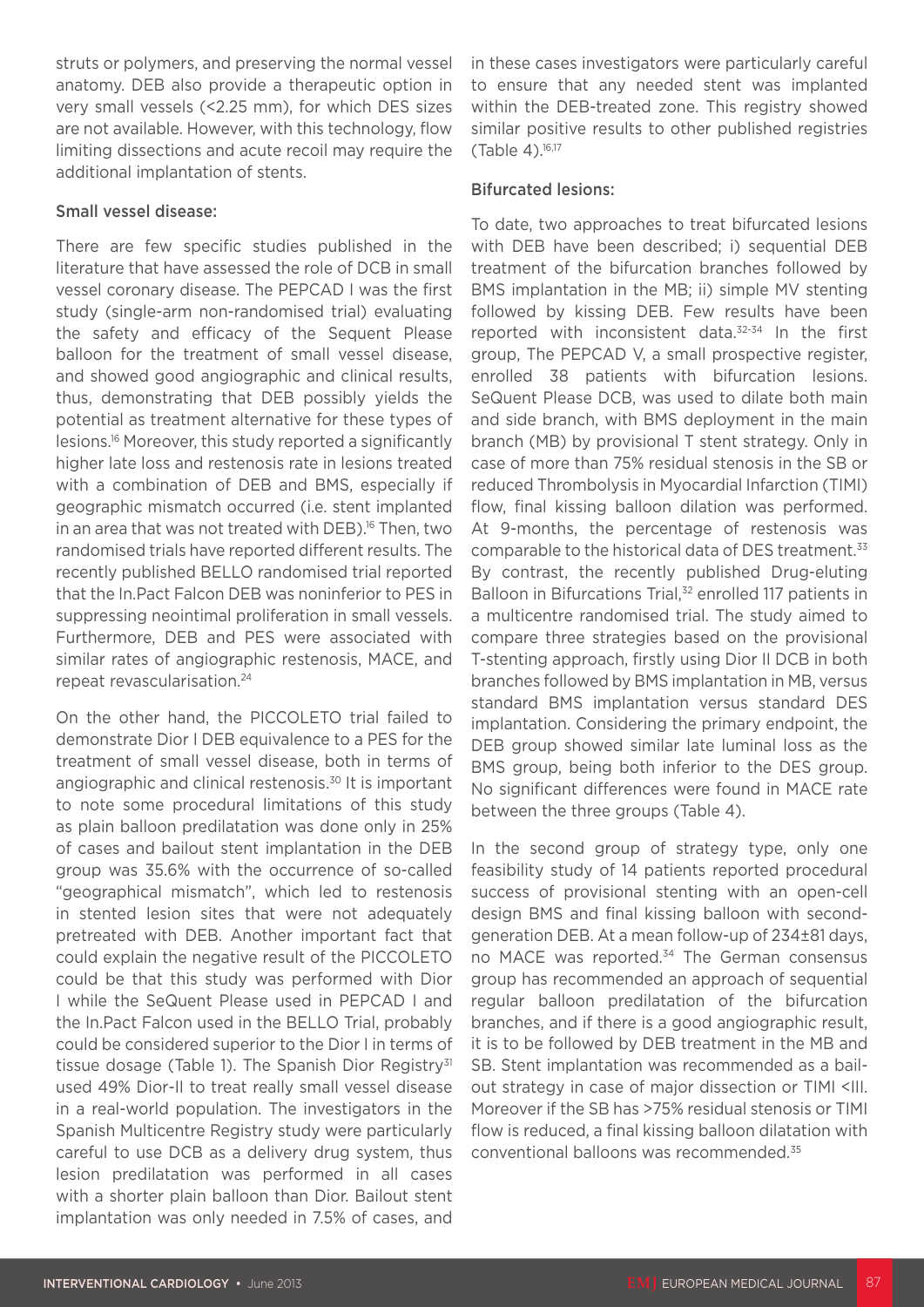| Intervention            | Trial Name          | Type of                                       |              | Sample   Type of   | <b>Angiographic and Clinical Outcomes</b>                                                                |            |                                    |
|-------------------------|---------------------|-----------------------------------------------|--------------|--------------------|----------------------------------------------------------------------------------------------------------|------------|------------------------------------|
| <b>Type</b>             |                     | comparison                                    | size (n) $ $ | <b>DEB</b>         |                                                                                                          |            |                                    |
|                         |                     |                                               |              |                    | 6 mo late loss                                                                                           | <b>TLR</b> | <b>MACE</b>                        |
| <b>Diabetes</b>         |                     | <b>RCT</b>                                    |              |                    |                                                                                                          |            |                                    |
| $MRD =$<br>2.87±0.34 mm | (37)                | DEB + BMS<br>vs PES                           | $n = 84$     | SeQuent™<br>Please | $0.51 \pm 0.61$ vs<br>$0.53 \pm 0.67$ mm,<br>$p = ns$ .                                                  |            | $13.3$ vs<br>15.4%, p=ns           |
|                         |                     |                                               |              |                    | 6 mo ISR: 8.7 ys<br>10.3%, p=ns.                                                                         |            |                                    |
| <b>CTO</b>              |                     | <b>DEB Registries</b>                         |              |                    |                                                                                                          |            |                                    |
|                         | PEDCAD-<br>CTO (38) | DEB + BMS<br>vs PES                           | $n = 48$     | SeQuent™<br>Please | $0.64 \pm 0.69$ vs<br>$0.43 \pm 0.64$ mm,<br>$p = 0.14$ .                                                |            | 14.6 vs<br>18.8%, p=ns             |
|                         |                     |                                               |              |                    | 6 mo ISR: 27 ys<br>20.8%, p=0.44.                                                                        |            |                                    |
| <b>STEMI</b>            |                     | <b>RCT</b>                                    |              |                    |                                                                                                          |            |                                    |
|                         | DEB-AMI<br>(39)     | $(A)$ BMS<br>vs(B)<br>DEB+BMS vs<br>$(C)$ PES | $n = 150$    | Dior II            | $(A) 0.74 \pm 0.57$ (B)<br>$0.64\pm0.56$ (C)<br>$0.21 \pm 0.32$ *<br>ISR: (A) 26.2 (B)<br>28.6 (C) 4.7%* |            | (A) 23.5(B)<br>$20.0$ (C) 4.<br>1% |

ISR: In-stent restenosis; mo= month; y=year; RCT=randomised clinical trial; (r)=registry; POBA=plain old balloon angioplasty; \* p<0.05.

Table 5 . Treatment strategy with Paclitaxel-Eluting balloons (PEB) plus bare metal stent (BMS) for the *de novo* lesions.

#### Drug-Coated Balloon Angioplasty Plus Bare-Metal Stent (Table 5)

For the *de novo* lesions, sequential application of DCB and not pre-mounted BMS for treatment of *de novo* coronary lesions resulted in efficient inhibition of neointimal hyperplasia. The sequence of application (DCB first vs. BMS first) did not seem to influence the outcome (6 months late loss 0.45±0.57 mm vs. 0.53±0.52 mm, p=0.83), except for better apposition in BMS first ( $p=0.013$ ).<sup>36</sup>

In patients with diabetes, the treatment strategy with SeQuent Please DCB angioplasty plus BMS revealed similar results compared with PES.<sup>37</sup> In chronic patients, the use of PCBs in combination with BMS was tested in the Paclitaxel-Eluting Percutaneous Transluminal Coronary Angioplasty - Balloon Catheter in Coronary Artery Disease to Treat Chronic Total Occlusions (PEPCAD-CTO) trial. With 48 patients matched to a historical population with paclitaxel-eluting stents, the angiographic late loss, the need for TLR and MACE was similar between the two treatment strategies and there was no stent thrombosis within 12 months followup.38 However, in the DEB-AMI randomised trial, (two-centre, single-blinded, three-arm study) STEMI

patients were randomly assigned to group A: BMS; group B: Dior II DCB plus BMS; or group C: DES after successful thrombus aspiration. As is shown in Table 5, DCB followed by BMS implantation failed to show angiographic superiority to BMS only. Angiographic results of DES were superior to both BMS and DEB. Moreover, DEB before implantation induced more uncovered and malapposed stent struts than BMS, but less than after DES.<sup>39</sup> Therefore, what limited data exist to date do not suggest a clear role for this modality in the *de novo* lesions.

## CONCLUSIONS

Preclinical and clinical investigation on the DEB performance in humans and in porcine models of coronary restenosis, suggest that efficacy of DEB in terms of antiproliferative effect and better clinical outcomes, relies on the achievement of sufficient bioavailability of paclitaxel at the vessel lesion site. Moreover, the final tissue dosage sufficient to result in successful angiographic results may depend on the formulation used to coat the balloon and on the type of the coronary lesion treated. Since there is no certain class effect, efficacy and safety have to be demonstrated for different types of DEB and in different subset of lesions.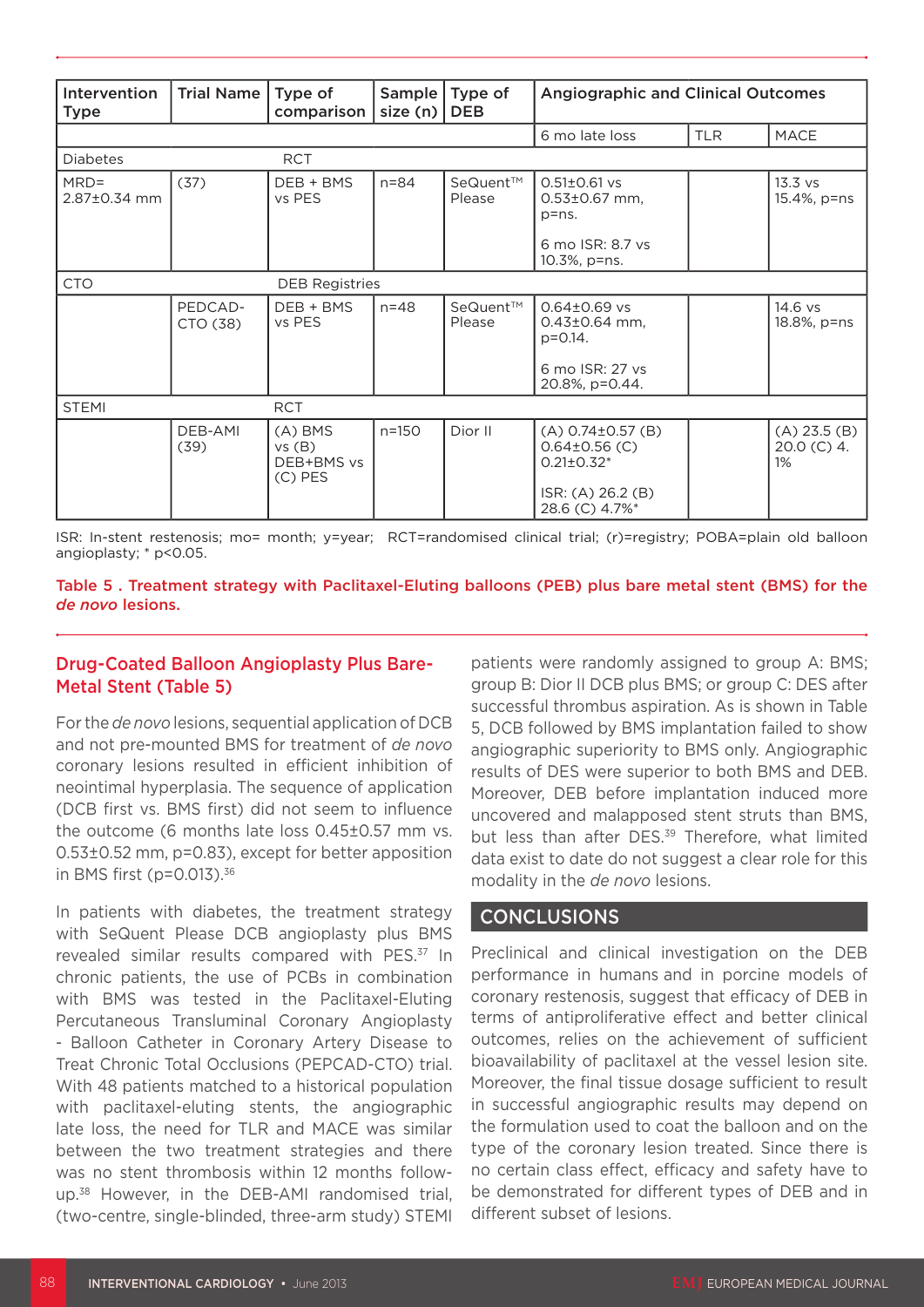Rigorous preclinical and clinical work is needed to establish safety and efficacy beyond the current stage. It has been demonstrated that to enhance the solubility of the lipophilic paclitaxel, DEB needs the use of a smaller amount of additives. In the second generation of DEB (SeQuent Please, Dior II, In-Pact Falcon and Pantera Lux) different types of watersoluble matrix (iopromide, shellac, BTHC, and urea) have been introduced by the manufacturers, all relying on the same concept that has been firstly developed in the Paccocath DEB. It has been reported for Dior II and Pantera Lux DEB a delivery dose similar to the SeQuent Please DEB. These promising preclinical results need to be better confirmed in clinical trials.

Despite clinical randomised trials and registries, DEB has demonstrated to be superior to uncoated balloon angioplasty and PES for the treatment of in-stent restenosis in BMS and DES. Currently, the treatment of BMS in-stent restenosis is the only guideline-approved indication for DEB use. For the *de novo* lesions the efficacy of DEB seems promising but needs to be established. However, DEB cannot overcome the mechanical limitation of acute recoil and flow-limiting dissections seen after post-balloon angioplasty. Furthermore, it is not clear whether DEB can avoid the late negative remodelling seen with noncoated balloons. The concept of "combined treatment strategy" of BMS followed by DEB has been recently challenged but further validation in appropriately designed trials is needed. Furthermore, the results of the DEB technology need to be compared in randomised trials against the second generation DES. Research in this field is active, and new trials are already planned to determine the place in therapy of these devices.

# REFERENCES

1. Cremers B, Biedermann M, Mahnkopf D et al. Comparison of two different paclitaxel-coated balloon catheters in the porcinecoronary restenosis model. Clin Res Cardiol. 2009;98:325-30.

2. Mori T, Kinoshita Y, Watanabe A et al. Retention of paclitaxel in cancer cells for 1 week in vivo and in vitro. Cancer Chemother Pharmacol. 2006;58:665-72.

3. Jordan MA, Toso RJ, Thrower D et al. Mechanism of mitotic block and inhibition of cell proliferation by taxol at low concentrations. Proc Natl Acad Sci USA. 1993;90:9552-6.

4. Scheller B, Speck U, Abramjuk C et al. Paclitaxel balloon coating: a novel method forprevention and therapy of restenosis. Circulation. 2004;110:810-4.

5. Granada JF, Milewski K, Zhao H et al. Vascular response to zotarolimuscoated balloons in injured superficial femoral arteries of the familial hypercholesterolemic Swine. Circ Cardiovasc Interv. 2011;4:447-55.

6. Moses JW, Kipshidze N, Leon MB. Perspectives of drug-eluting stents: the next revolution. Am J Cardiovasc Drugs. 2002;2:165–72.

7. Scheller B, Speck U, Schmitt A et al. Addition of paclitaxel to contrast media prevents restenosis after coronary stent implantation. J Am Coll Cardiol. 2003;42:1415–20.

8. Bondesson P, Lagerqvist B, James SK et al. Comparison of two drug-eluting balloons: a report from the SCAAR registry. EuroIntervention. 2012;8:444-9.

9. Joner M, Byrne RA, Lapointe JM et al. Comparative assessment of drug-eluting balloons in an advanced porcine model of coronary restenosis. Thromb Haemost. 2011;105:864–72.

10. Radke PW, Joner M, Joost A et al. Vascular effects of paclitaxel follow- ing drug-eluting balloon angioplasty in a porcine coronary model: the importance of excipients. EuroIntervention. 2011;7:730-7.

11. Meliga E, Scheller B, Hehrlein C et al. Treatment of coronary in-stent restenosis with a paclitaxel-coated balloon catheter. N Engl J Med. 2006;355:2113-24.

12. Rittger H, Brachmann J, Sinha AM et al. A randomized, multicenter, singleblinded trial comparing paclitaxelcoated balloonangioplasty with plain balloonangioplasty in drug-eluting stent restenosis: the PEPCAD-DES Study. J Am Coll Cardiol. 2012;59:1377–82.

13. Habara S, Mitsudo K, Kadota K et al. Effectiveness of paclitaxel-eluting balloon catheter in patients with sirolimus-eluting stent restenosis. JACC Cardiovasc Interv. 2011;4:149–54.

14. Unverdorben M, Vallbracht C, Cremers B, et al. Paclitaxel-coated balloon catheter versus paclitaxel-coated stent for the treatment of coronary in-stent restenosis. Circulation. 2009;119:2986-94.

15. Byrne RA, Neumann FJ, Mehilli J, et al; ISAR-DESIRE 3 investigators. Paclitaxeleluting balloons, paclitaxel-eluting stents, and balloon angioplasty in patients with restenosis after implantation of a drug-eluting stent (ISAR-DESIRE 3): a randomised, open-label trial. Lancet. 2013; 381:461-7.

16. Wöhrle J, Zadura M, Möbius-Winkler

S, et al. SeQuent Please World Wide Registry: Clinical results of SeQuent Please paclitaxel coated balloon angioplasty in a large-scaled, prospective registry study. J Am Coll Cardiol. 2012;60:1733-8.

17. Unverdorben M, Kleber FX, Heuer, et al. Treatment of small coronary arteries with a paclitaxel-coated balloon catheter. Clin Res Cardiol. 2010;99:165–74.

18. Posa A, Hemetsberger R, Petnehazy O, et al. Attainment of local drug delivery with paclitaxel-eluting balloon in porcine coronary arteries. Coron Artery Dis. 2008;19:243–7.

19. Posa A, Nycolczas N, Hemetsberger R, et al. Optimization of drug-eluting balloon use for safety and efficacy: Evaluation of the 2nd generation paclitaxel-eluting DIOR-balloon in porcine coronary arteries. Catheter Cardiovasc Interv. 2010;76:395– 403.

20. Vaquerizo B, Serra A, Miranda-Guardiola F, et al. One-year outcomes with angiographic follow-up of paclitaxeleluting balloon for the treatment of instent restenosis: insights from Spanish multicenter registry. J Interv Cardiol. 2011;24:518-28.

21. Stella PR, Belkacemi A, Waksman R, et al. The Valentines Trial: results of the first one week worldwide multicentre enrolment trial, evaluating the real world usage of the second generation DIOR paclitaxel drug-eluting balloon for in-stent restenosis treatment. EuroIntervention. 2011;7:705–10.

22. Schnorr b, Kelsch b, cremers b, et al. Paclitaxel-coated balloons – Survey of preclinical data. Minerva cardioangiol. 2010;58:567-82.